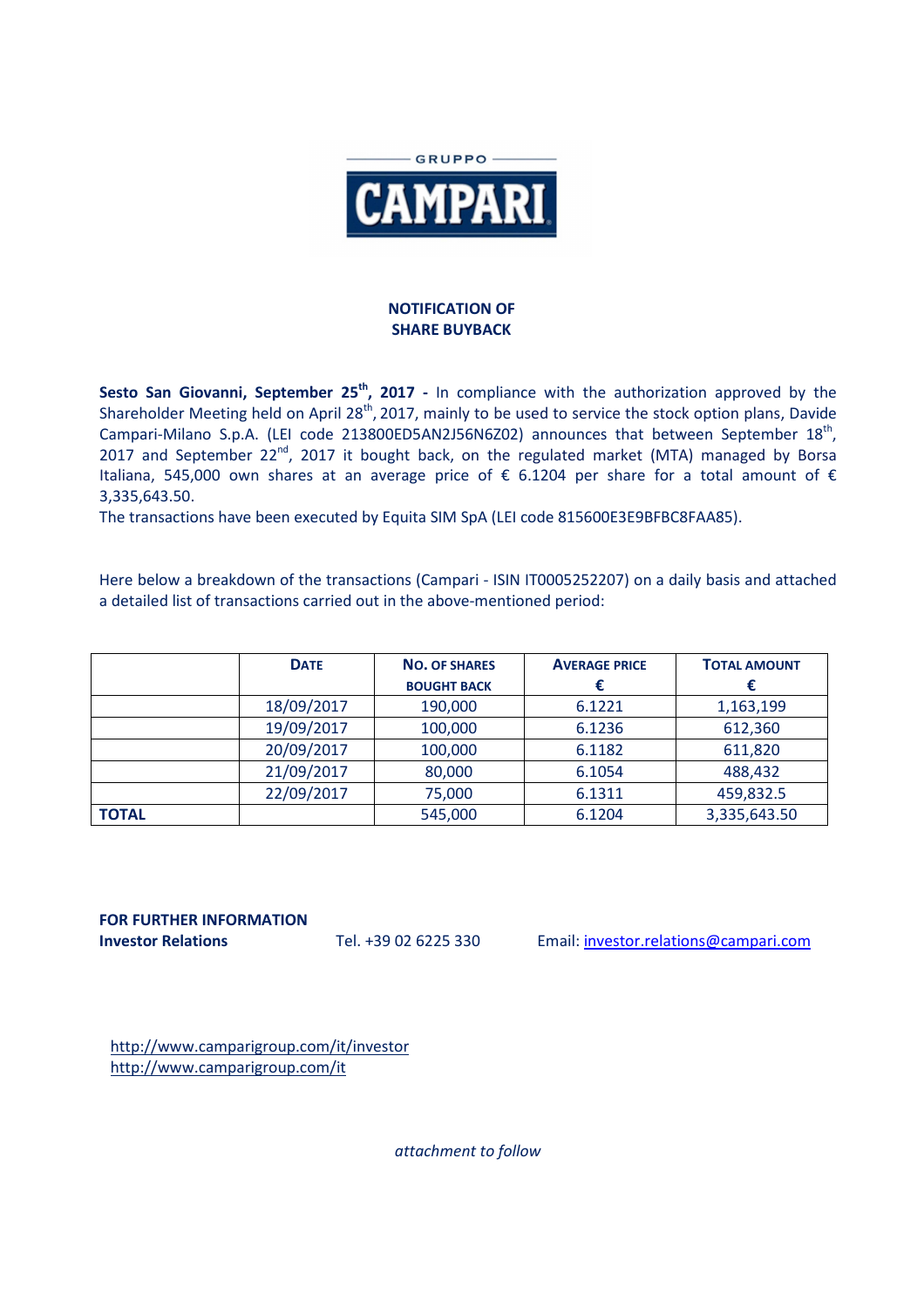| <b>DATA OPERAZIONE</b> | Ora        | A/V         | <b>PREZZO</b> | <b>QUANTITA'</b> |
|------------------------|------------|-------------|---------------|------------------|
| 18-sep-17              | 9:06:55 AM | Α           | 6.115         | 42               |
| 18-sep-17              | 9:06:55 AM | Α           | 6.115         | 1239             |
| 18-sep-17              | 9:06:55 AM | A           | 6.115         | 4400             |
| 18-sep-17              | 9:06:55 AM | Α           | 6.115         | 4319             |
| 18-sep-17              | 9:08:23 AM | Α           | 6.11          | 618              |
| 18-sep-17              | 9:08:23 AM | A           | 6.11          | 600              |
| 18-sep-17              | 9:08:23 AM | Α           | 6.11          | 3782             |
| 18-sep-17              | 9:09:04 AM | Α           | 6.11          | 1371             |
| 18-sep-17              | 9:09:12 AM | Α           | 6.11          | 1634             |
| 18-sep-17              | 9:09:12 AM | Α           | 6.11          | 1995             |
| 18-sep-17              | 9:10:45 AM | Α           | 6.11          | 844              |
| 18-sep-17              | 9:10:45 AM | A           | 6.11          | 1459             |
| 18-sep-17              | 9:14:31 AM | Α           | 6.12          | 5000             |
| 18-sep-17              | 9:20:46 AM | Α           | 6.135         | 2084             |
| 18-sep-17              | 9:23:33 AM | Α           | 6.15          | 2000             |
| 18-sep-17              | 9:23:33 AM | Α           | 6.15          | 3265             |
| 18-sep-17              | 9:23:33 AM | A           | 6.15          | 50               |
| 18-sep-17              | 9:23:33 AM | Α           | 6.15          | 807              |
| 18-sep-17              | 9:23:33 AM | Α           | 6.15          | 682              |
| 18-sep-17              | 9:23:33 AM | Α           | 6.15          | 696              |
| 18-sep-17              | 9:23:59 AM | Α           | 6.15          | 1293             |
| 18-sep-17              | 9:23:59 AM | Α           | 6.15          | 1722             |
| 18-sep-17              | 9:23:59 AM | Α           | 6.15          | 1985             |
| 18-sep-17              | 9:24:06 AM | A           | 6.155         | 950              |
| 18-sep-17              | 9:24:06 AM | Α           | 6.155         | 5500             |
| 18-sep-17              | 9:24:06 AM | Α           | 6.155         | 1599             |
| 18-sep-17              | 9:24:06 AM | A           | 6.155         | 451              |
| 18-sep-17              | 9:24:06 AM | $\mathsf A$ | 6.155         | 1500             |
| 18-sep-17              | 9:24:57 AM | Α           | 6.155         | 5500             |
| 18-sep-17              | 9:24:57 AM | Α           | 6.155         | 1323             |
| 18-sep-17              | 9:24:57 AM | А           | 6.155         | 488              |
| 18-sep-17              | 9:24:57 AM | Α           | 6.155         | 2689             |
| 18-sep-17              | 9:25:42 AM | Α           | 6.145         | 484              |
| 18-sep-17              | 9:25:50 AM | Α           | 6.145         | 2516             |
| 18-sep-17              | 9:25:57 AM | А           | 6.14          | 2697             |
| 18-sep-17              | 9:27:55 AM | A           | 6.135         | 2693             |
| 18-sep-17              | 9:27:55 AM | Α           | 6.135         | 2223             |
| 18-sep-17              | 9:32:15 AM | Α           | 6.14          | 1246             |
| 18-sep-17              | 9:32:15 AM | А           | 6.14          | 1680             |
| 18-sep-17              | 9:32:15 AM | Α           | 6.14          | 815              |
| 18-sep-17              | 9:32:15 AM | Α           | 6.14          | 545              |
| 18-sep-17              | 9:32:15 AM | A           | 6.14          | 714              |
| 18-sep-17              | 9:32:23 AM | Α           | 6.145         | 5500             |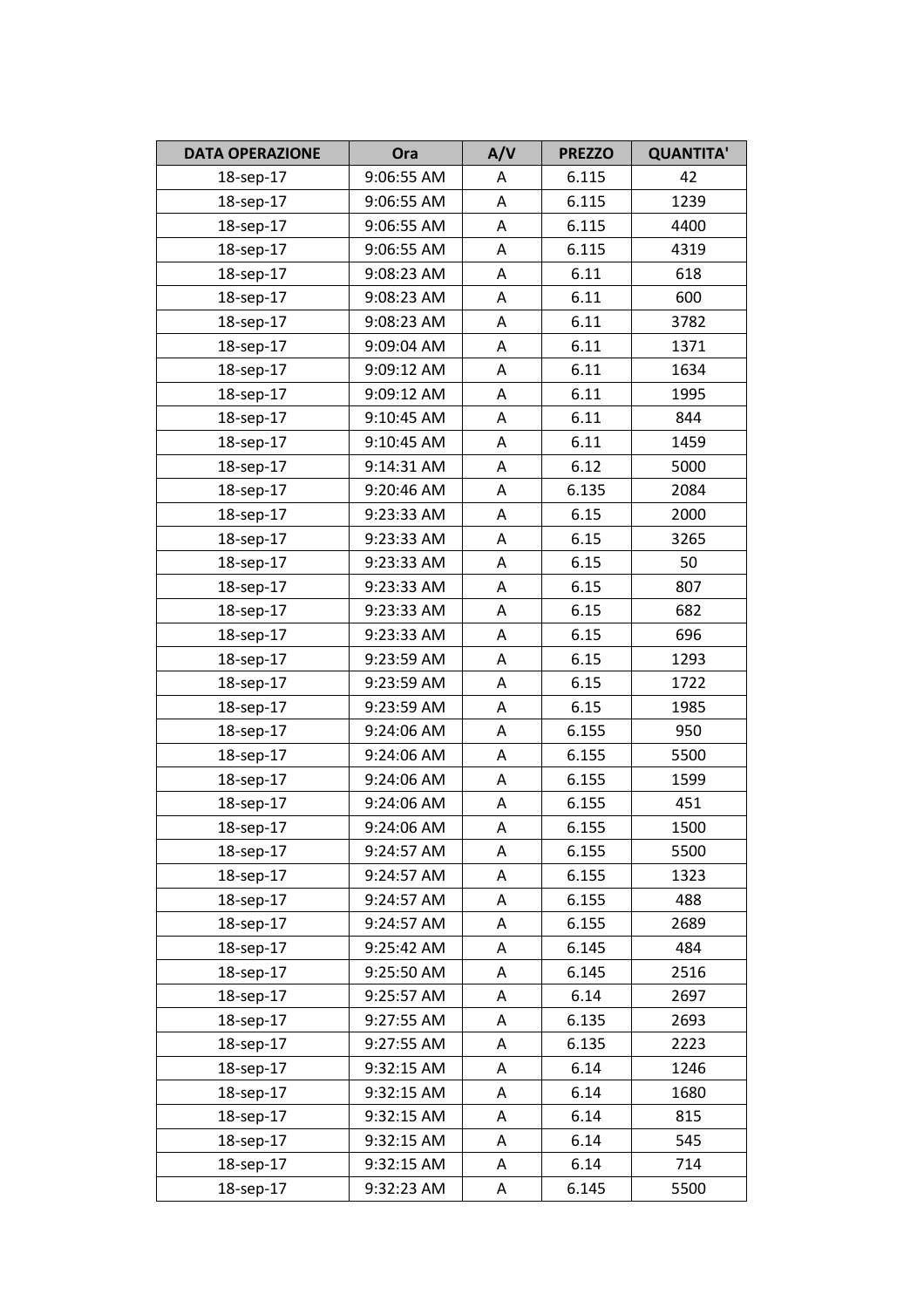| 18-sep-17 | 9:32:23 AM  | A | 6.145 | 985  |
|-----------|-------------|---|-------|------|
| 18-sep-17 | 9:32:23 AM  | Α | 6.145 | 1100 |
| 18-sep-17 | 9:32:23 AM  | Α | 6.145 | 1120 |
| 18-sep-17 | 9:32:23 AM  | A | 6.145 | 1680 |
| 18-sep-17 | 9:32:23 AM  | Α | 6.145 | 4615 |
| 18-sep-17 | 9:39:55 AM  | A | 6.135 | 2500 |
| 18-sep-17 | 9:51:15 AM  | Α | 6.12  | 634  |
| 18-sep-17 | 9:51:15 AM  | Α | 6.12  | 366  |
| 18-sep-17 | 9:57:12 AM  | Α | 6.115 | 1387 |
| 18-sep-17 | 9:57:12 AM  | A | 6.115 | 1136 |
| 18-sep-17 | 9:57:12 AM  | A | 6.115 | 1477 |
| 18-sep-17 | 10:33:29 AM | Α | 6.125 | 1392 |
| 18-sep-17 | 10:33:29 AM | A | 6.125 | 8    |
| 18-sep-17 | 10:33:51 AM | A | 6.125 | 600  |
| 18-sep-17 | 10:35:43 AM | Α | 6.125 | 165  |
| 18-sep-17 | 10:35:43 AM | A | 6.125 | 1335 |
| 18-sep-17 | 10:45:02 AM | Α | 6.12  | 1000 |
| 18-sep-17 | 11:09:24 AM | Α | 6.115 | 1500 |
| 18-sep-17 | 11:50:50 AM | Α | 6.12  | 2000 |
| 18-sep-17 | 11:57:26 AM | A | 6.12  | 954  |
| 18-sep-17 | 11:57:26 AM | A | 6.12  | 1369 |
| 18-sep-17 | 11:57:26 AM | A | 6.12  | 677  |
| 18-sep-17 | 12:08:18 PM | A | 6.125 | 182  |
| 18-sep-17 | 12:08:18 PM | Α | 6.125 | 743  |
| 18-sep-17 | 12:08:18 PM | A | 6.125 | 3075 |
| 18-sep-17 | 12:20:04 PM | A | 6.12  | 720  |
| 18-sep-17 | 12:20:04 PM | A | 6.12  | 200  |
| 18-sep-17 | 12:20:04 PM | A | 6.12  | 580  |
| 18-sep-17 | 12:29:38 PM | Α | 6.12  | 2715 |
| 18-sep-17 | 12:29:38 PM | Α | 6.12  | 644  |
| 18-sep-17 | 12:29:38 PM | Α | 6.12  | 141  |
| 18-sep-17 | 12:40:18 PM | Α | 6.115 | 459  |
| 18-sep-17 | 12:40:18 PM | A | 6.115 | 832  |
| 18-sep-17 | 12:40:18 PM | Α | 6.115 | 10   |
| 18-sep-17 | 12:40:18 PM | Α | 6.115 | 699  |
| 18-sep-17 | 1:04:32 PM  | Α | 6.1   | 496  |
| 18-sep-17 | 1:05:29 PM  | A | 6.1   | 30   |
| 18-sep-17 | 1:21:06 PM  | Α | 6.105 | 380  |
| 18-sep-17 | 1:21:06 PM  | Α | 6.105 | 3187 |
| 18-sep-17 | 1:21:06 PM  | Α | 6.105 | 3933 |
| 18-sep-17 | 1:28:21 PM  | Α | 6.1   | 340  |
| 18-sep-17 | 1:44:58 PM  | Α | 6.11  | 2134 |
| 18-sep-17 | 1:55:04 PM  | Α | 6.115 | 1725 |
| 18-sep-17 | 1:55:04 PM  | Α | 6.115 | 1725 |
| 18-sep-17 | 1:55:04 PM  | Α | 6.115 | 1203 |
| 18-sep-17 | 1:55:04 PM  | Α | 6.115 | 1677 |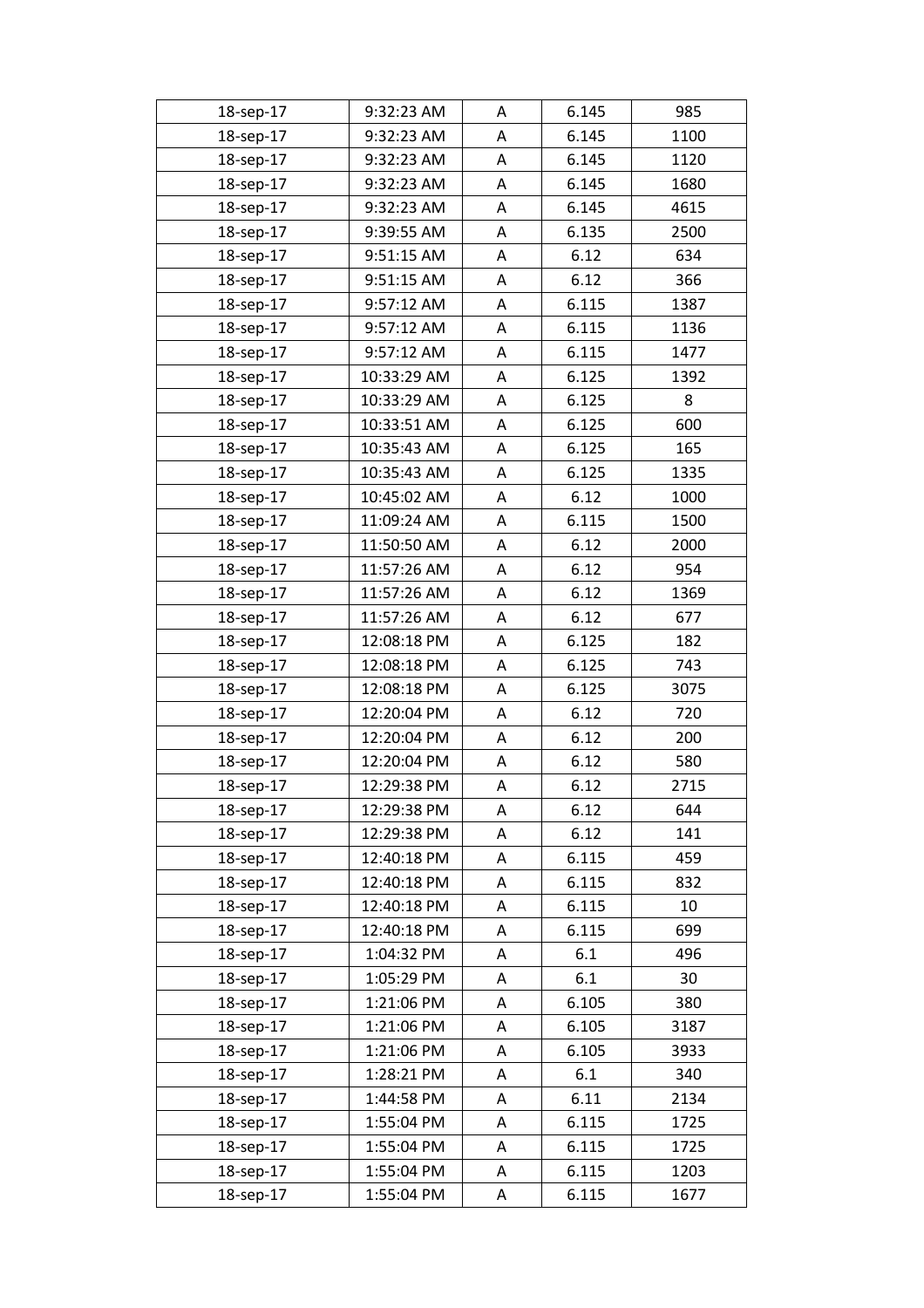| 18-sep-17 | 1:55:04 PM | A | 6.115 | 1170 |
|-----------|------------|---|-------|------|
| 18-sep-17 | 1:56:01 PM | A | 6.115 | 200  |
| 18-sep-17 | 1:56:01 PM | A | 6.115 | 2552 |
| 18-sep-17 | 1:56:01 PM | A | 6.115 | 1725 |
| 18-sep-17 | 1:56:01 PM | A | 6.115 | 1232 |
| 18-sep-17 | 1:56:01 PM | A | 6.115 | 791  |
| 18-sep-17 | 1:56:01 PM | Α | 6.115 | 3500 |
| 18-sep-17 | 2:16:13 PM | A | 6.11  | 370  |
| 18-sep-17 | 2:16:13 PM | A | 6.11  | 479  |
| 18-sep-17 | 2:16:13 PM | Α | 6.11  | 1700 |
| 18-sep-17 | 2:16:13 PM | A | 6.11  | 2451 |
| 18-sep-17 | 2:18:23 PM | A | 6.11  | 2500 |
| 18-sep-17 | 2:52:38 PM | A | 6.11  | 370  |
| 18-sep-17 | 2:52:38 PM | A | 6.11  | 1245 |
| 18-sep-17 | 2:52:38 PM | A | 6.11  | 885  |
| 18-sep-17 | 2:59:47 PM | Α | 6.1   | 3500 |
| 18-sep-17 | 2:59:47 PM | A | 6.1   | 775  |
| 18-sep-17 | 2:59:47 PM | A | 6.1   | 300  |
| 18-sep-17 | 2:59:47 PM | Α | 6.1   | 425  |
| 18-sep-17 | 3:32:05 PM | A | 6.1   | 556  |
| 18-sep-17 | 3:32:05 PM | A | 6.1   | 2944 |
| 18-sep-17 | 3:48:02 PM | Α | 6.095 | 1190 |
| 18-sep-17 | 3:48:02 PM | A | 6.095 | 310  |
| 18-sep-17 | 4:37:57 PM | A | 6.08  | 1400 |
| 18-sep-17 | 4:38:01 PM | Α | 6.08  | 577  |
| 18-sep-17 | 4:38:05 PM | A | 6.08  | 2363 |
| 18-sep-17 | 4:38:05 PM | A | 6.08  | 660  |
| 18-sep-17 | 5:00:06 PM | Α | 6.075 | 4114 |
| 18-sep-17 | 5:00:06 PM | A | 6.075 | 820  |
| 18-sep-17 | 5:00:06 PM | Α | 6.075 | 66   |
| 18-sep-17 | 5:00:06 PM | Α | 6.075 | 1779 |
| 18-sep-17 | 5:00:06 PM | Α | 6.075 | 955  |
| 18-sep-17 | 5:00:06 PM | Α | 6.075 | 1754 |
| 18-sep-17 | 5:00:06 PM | Α | 6.075 | 512  |
| 18-sep-17 | 5:29:31 PM | Α | 6.11  | 562  |
| 18-sep-17 | 5:29:31 PM | Α | 6.11  | 659  |
| 18-sep-17 | 5:29:31 PM | A | 6.11  | 16   |
| 18-sep-17 | 5:29:31 PM | Α | 6.11  | 562  |
| 18-sep-17 | 5:29:31 PM | Α | 6.11  | 659  |
| 18-sep-17 | 5:29:31 PM | Α | 6.11  | 330  |
| 18-sep-17 | 5:29:32 PM | Α | 6.11  | 1124 |
| 18-sep-17 | 5:29:43 PM | Α | 6.11  | 842  |
| 18-sep-17 | 5:29:43 PM | Α | 6.115 | 246  |
| 19-sep-17 | 9:05:01 AM | Α | 6.095 | 2000 |
| 19-sep-17 | 9:05:07 AM | Α | 6.075 | 623  |
| 19-sep-17 | 9:05:07 AM | Α | 6.075 | 1051 |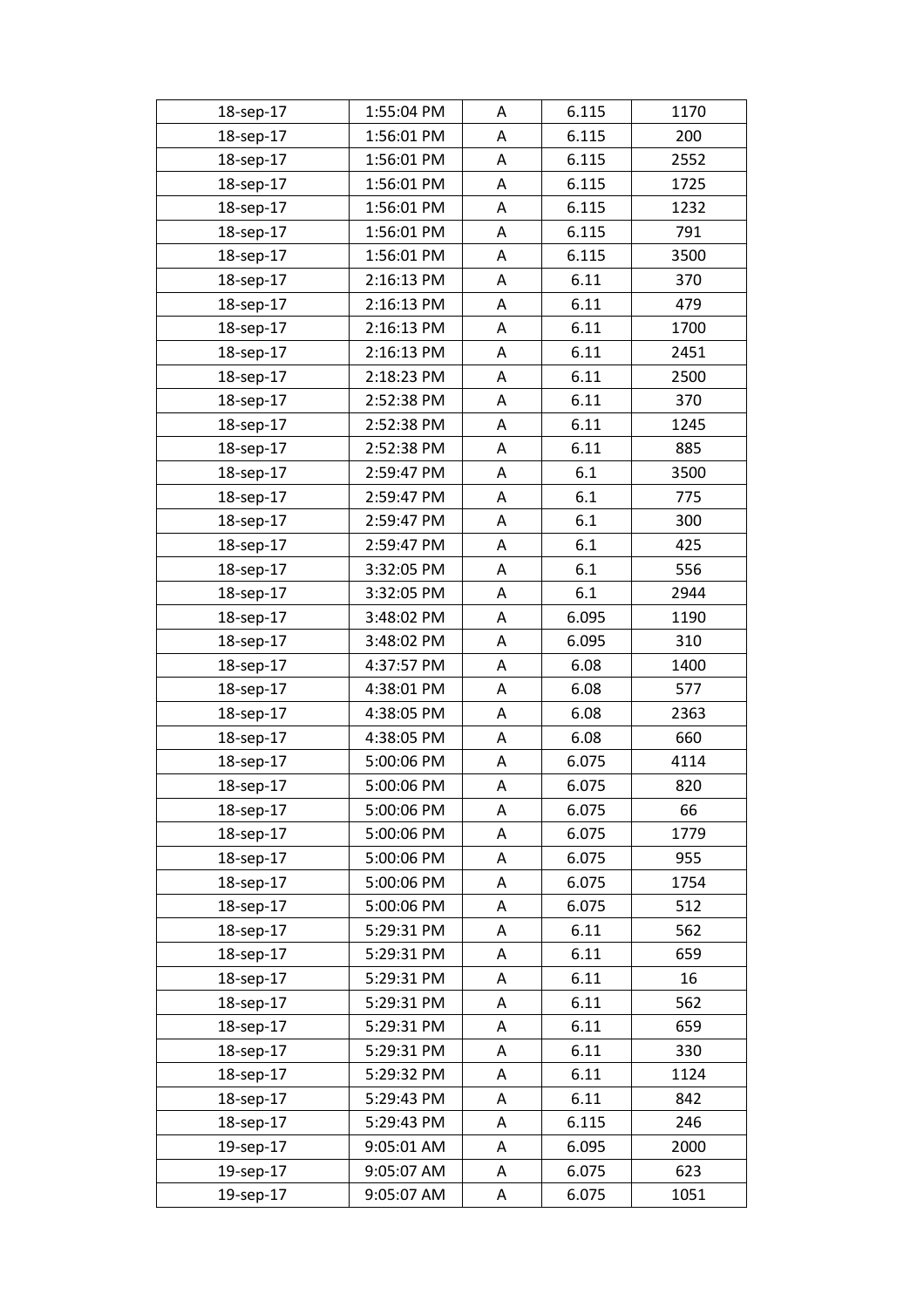| 19-sep-17 | 9:05:07 AM  | A | 6.075 | 3326           |
|-----------|-------------|---|-------|----------------|
| 19-sep-17 | 9:35:27 AM  | A | 6.065 | 1196           |
| 19-sep-17 | 9:35:27 AM  | A | 6.065 | 725            |
| 19-sep-17 | 9:35:27 AM  | A | 6.065 | 1170           |
| 19-sep-17 | 9:35:27 AM  | A | 6.065 | 909            |
| 19-sep-17 | 9:35:37 AM  | A | 6.065 | 1094           |
| 19-sep-17 | 9:35:37 AM  | Α | 6.065 | 16             |
| 19-sep-17 | 9:35:37 AM  | A | 6.065 | 432            |
| 19-sep-17 | 9:35:37 AM  | A | 6.065 | 1800           |
| 19-sep-17 | 9:35:37 AM  | Α | 6.065 | 600            |
| 19-sep-17 | 9:35:37 AM  | A | 6.065 | 58             |
| 19-sep-17 | 9:47:52 AM  | Α | 6.08  | 3308           |
| 19-sep-17 | 9:47:52 AM  | A | 6.08  | 692            |
| 19-sep-17 | 11:34:31 AM | A | 6.145 | 4236           |
| 19-sep-17 | 11:34:31 AM | A | 6.145 | 1764           |
| 19-sep-17 | 11:34:55 AM | Α | 6.14  | 6000           |
| 19-sep-17 | 11:48:02 AM | A | 6.13  | 16             |
| 19-sep-17 | 11:48:02 AM | A | 6.13  | 351            |
| 19-sep-17 | 11:48:02 AM | Α | 6.13  | 735            |
| 19-sep-17 | 11:48:02 AM | A | 6.13  | 379            |
| 19-sep-17 | 11:48:02 AM | A | 6.13  | 1600           |
| 19-sep-17 | 11:48:02 AM | A | 6.13  | 919            |
| 19-sep-17 | 12:22:00 PM | A | 6.14  | 3000           |
| 19-sep-17 | 12:42:01 PM | A | 6.145 | 341            |
| 19-sep-17 | 12:42:03 PM | Α | 6.145 | 2659           |
| 19-sep-17 | 1:24:24 PM  | A | 6.125 | 344            |
| 19-sep-17 | 1:24:24 PM  | A | 6.125 | 147            |
| 19-sep-17 | 1:24:24 PM  | Α | 6.125 | 147            |
| 19-sep-17 | 1:24:24 PM  | A | 6.125 | 735            |
| 19-sep-17 | 1:24:24 PM  | Α | 6.125 | 735            |
| 19-sep-17 | 1:24:24 PM  | Α | 6.125 | 1789           |
| 19-sep-17 | 1:24:24 PM  | Α | 6.125 | 16             |
| 19-sep-17 | 1:24:24 PM  | Α | 6.125 | 478            |
| 19-sep-17 | 1:49:42 PM  | Α | 6.125 | $\overline{a}$ |
| 19-sep-17 | 1:59:31 PM  | Α | 6.125 | 200            |
| 19-sep-17 | 2:21:03 PM  | Α | 6.125 | 405            |
| 19-sep-17 | 2:25:26 PM  | Α | 6.13  | 345            |
| 19-sep-17 | 2:25:26 PM  | Α | 6.13  | 1097           |
| 19-sep-17 | 2:25:26 PM  | Α | 6.13  | 165            |
| 19-sep-17 | 2:25:26 PM  | Α | 6.13  | 1105           |
| 19-sep-17 | 2:25:26 PM  | Α | 6.13  | 1288           |
| 19-sep-17 | 2:40:45 PM  | Α | 6.13  | 2179           |
| 19-sep-17 | 2:40:45 PM  | Α | 6.13  | 735            |
| 19-sep-17 | 2:40:45 PM  | Α | 6.13  | 428            |
| 19-sep-17 | 2:40:45 PM  | Α | 6.13  | 658            |
| 19-sep-17 | 3:30:25 PM  | Α | 6.125 | 4501           |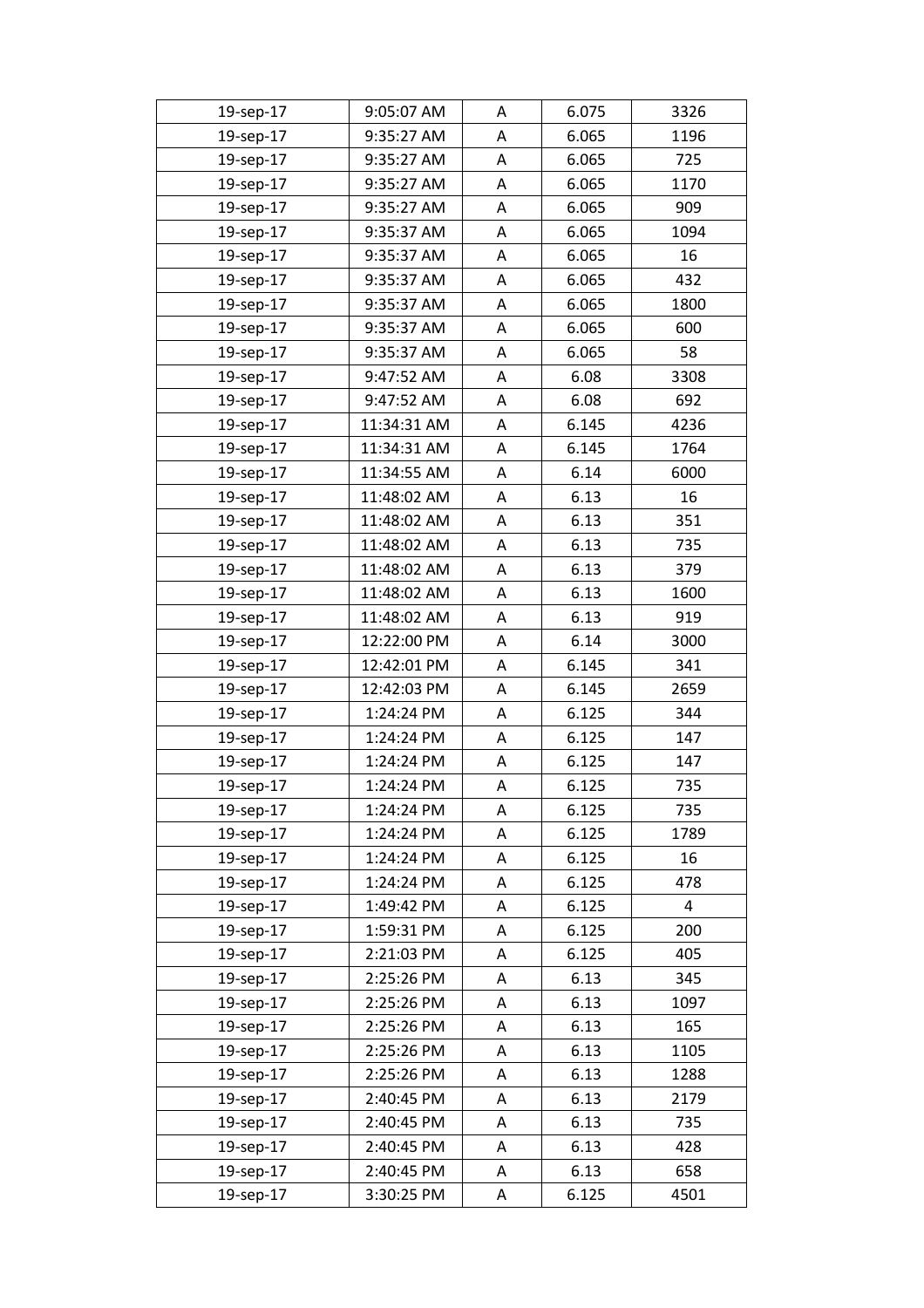| 19-sep-17 | 3:45:22 PM | Α | 6.125 | 468            |
|-----------|------------|---|-------|----------------|
| 19-sep-17 | 3:45:33 PM | Α | 6.125 | 368            |
| 19-sep-17 | 3:45:34 PM | Α | 6.125 | $\overline{2}$ |
| 19-sep-17 | 3:45:35 PM | Α | 6.125 | $\mathbf{1}$   |
| 19-sep-17 | 3:45:36 PM | Α | 6.125 | 87             |
| 19-sep-17 | 3:45:36 PM | Α | 6.125 | 508            |
| 19-sep-17 | 3:45:37 PM | Α | 6.125 | 1              |
| 19-sep-17 | 3:45:38 PM | Α | 6.125 | 15             |
| 19-sep-17 | 3:45:39 PM | Α | 6.125 | 49             |
| 19-sep-17 | 4:38:03 PM | Α | 6.14  | 431            |
| 19-sep-17 | 4:38:03 PM | A | 6.14  | 628            |
| 19-sep-17 | 4:38:03 PM | Α | 6.14  | 490            |
| 19-sep-17 | 4:38:03 PM | Α | 6.14  | 490            |
| 19-sep-17 | 4:38:03 PM | Α | 6.14  | 961            |
| 19-sep-17 | 5:06:17 PM | Α | 6.135 | 536            |
| 19-sep-17 | 5:06:17 PM | Α | 6.135 | 1702           |
| 19-sep-17 | 5:06:17 PM | Α | 6.135 | 400            |
| 19-sep-17 | 5:06:17 PM | Α | 6.135 | 2034           |
| 19-sep-17 | 5:06:17 PM | Α | 6.135 | 490            |
| 19-sep-17 | 5:06:17 PM | Α | 6.135 | 738            |
| 19-sep-17 | 5:06:17 PM | Α | 6.135 | 1100           |
| 19-sep-17 | 5:06:31 PM | Α | 6.135 | 566            |
| 19-sep-17 | 5:06:31 PM | Α | 6.135 | 1267           |
| 19-sep-17 | 5:06:31 PM | Α | 6.135 | 767            |
| 19-sep-17 | 5:06:31 PM | A | 6.135 | 2239           |
| 19-sep-17 | 5:06:31 PM | Α | 6.135 | 2161           |
| 19-sep-17 | 5:06:42 PM | Α | 6.135 | 2640           |
| 19-sep-17 | 5:06:42 PM | Α | 6.135 | 1000           |
| 19-sep-17 | 5:06:42 PM | Α | 6.135 | 2000           |
| 19-sep-17 | 5:06:42 PM | Α | 6.135 | 660            |
| 19-sep-17 | 5:06:42 PM | Α | 6.135 | 600            |
| 19-sep-17 | 5:06:42 PM | Α | 6.135 | 100            |
| 19-sep-17 | 5:06:47 PM | Α | 6.135 | 717            |
| 19-sep-17 | 5:06:47 PM | Α | 6.135 | 600            |
| 19-sep-17 | 5:06:47 PM | Α | 6.135 | 2451           |
| 19-sep-17 | 5:06:47 PM | Α | 6.135 | 232            |
| 19-sep-17 | 5:10:18 PM | A | 6.135 | 3861           |
| 19-sep-17 | 5:10:18 PM | A | 6.135 | 1139           |
| 19-sep-17 | 5:19:11 PM | А | 6.14  | 671            |
| 19-sep-17 | 5:19:11 PM | Α | 6.14  | 1018           |
| 19-sep-17 | 5:19:11 PM | А | 6.14  | 1589           |
| 19-sep-17 | 5:19:11 PM | Α | 6.14  | 1467           |
| 19-sep-17 | 5:19:11 PM | Α | 6.14  | 1800           |
| 19-sep-17 | 5:19:11 PM | Α | 6.14  | 455            |
| 20-sep-17 | 9:21:03 AM | Α | 6.13  | 2802           |
| 20-sep-17 | 9:21:03 AM | Α | 6.13  | 2198           |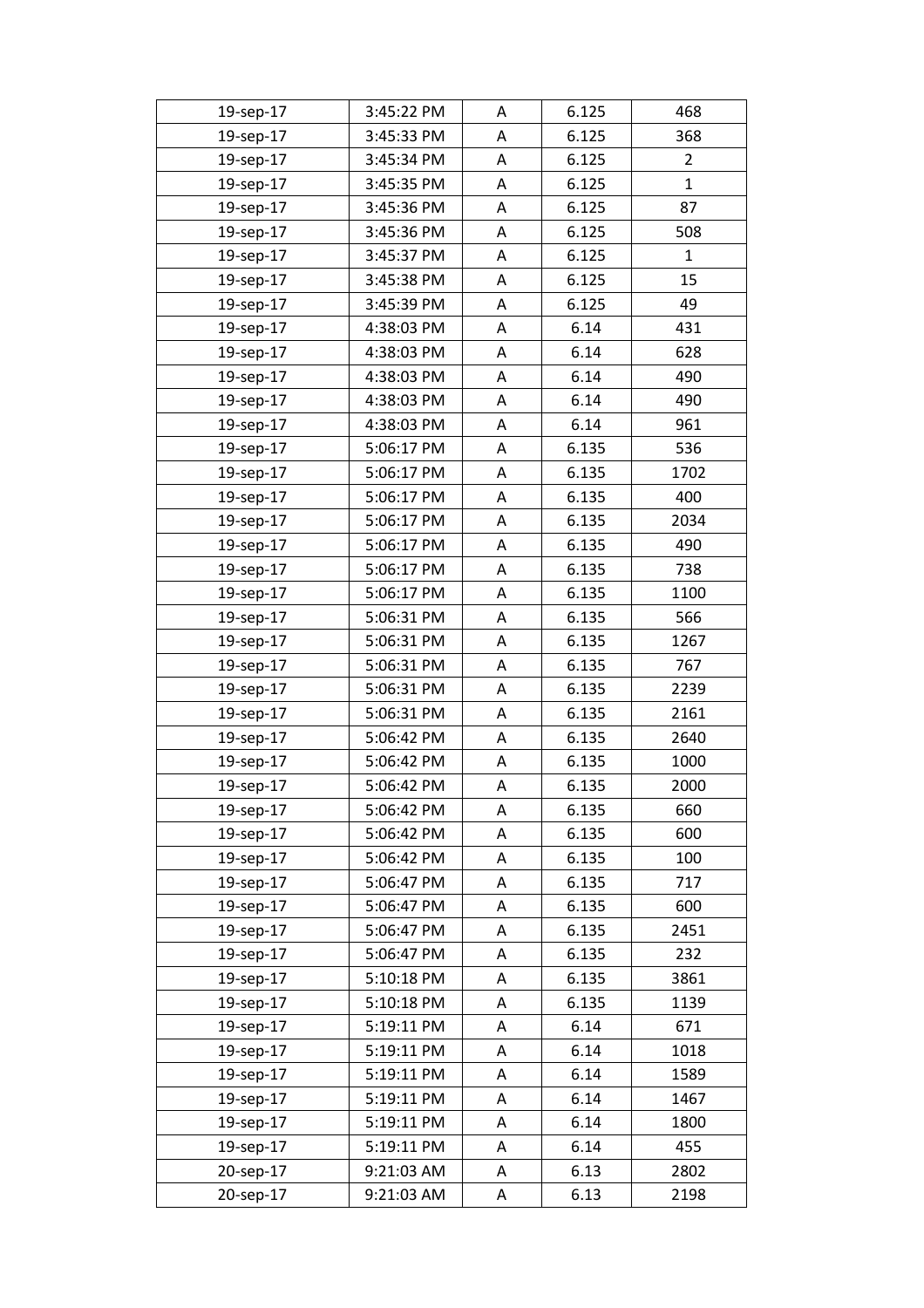| 20-sep-17 | 9:30:00 AM  | A | 6.125 | 3630 |
|-----------|-------------|---|-------|------|
| 20-sep-17 | 9:31:47 AM  | A | 6.125 | 821  |
| 20-sep-17 | 9:46:25 AM  | A | 6.13  | 1600 |
| 20-sep-17 | 9:46:25 AM  | A | 6.13  | 3031 |
| 20-sep-17 | 9:46:25 AM  | A | 6.13  | 1369 |
| 20-sep-17 | 9:46:29 AM  | A | 6.125 | 1468 |
| 20-sep-17 | 9:50:33 AM  | Α | 6.125 | 774  |
| 20-sep-17 | 9:50:33 AM  | A | 6.125 | 186  |
| 20-sep-17 | 9:50:55 AM  | A | 6.125 | 121  |
| 20-sep-17 | 10:30:02 AM | Α | 6.135 | 3956 |
| 20-sep-17 | 10:30:02 AM | A | 6.135 | 2200 |
| 20-sep-17 | 10:30:02 AM | A | 6.135 | 844  |
| 20-sep-17 | 10:36:02 AM | A | 6.125 | 3000 |
| 20-sep-17 | 11:07:59 AM | A | 6.12  | 3490 |
| 20-sep-17 | 11:07:59 AM | A | 6.12  | 510  |
| 20-sep-17 | 11:15:11 AM | Α | 6.12  | 6834 |
| 20-sep-17 | 11:15:11 AM | A | 6.12  | 1166 |
| 20-sep-17 | 11:31:30 AM | A | 6.11  | 3000 |
| 20-sep-17 | 12:05:07 PM | Α | 6.115 | 249  |
| 20-sep-17 | 12:10:33 PM | A | 6.115 | 1000 |
| 20-sep-17 | 12:10:34 PM | A | 6.115 | 4400 |
| 20-sep-17 | 12:10:34 PM | Α | 6.115 | 1351 |
| 20-sep-17 | 12:31:04 PM | A | 6.115 | 166  |
| 20-sep-17 | 12:31:04 PM | A | 6.115 | 420  |
| 20-sep-17 | 12:31:04 PM | Α | 6.115 | 200  |
| 20-sep-17 | 12:31:04 PM | A | 6.115 | 16   |
| 20-sep-17 | 12:31:09 PM | A | 6.115 | 1103 |
| 20-sep-17 | 12:31:09 PM | Α | 6.115 | 3095 |
| 20-sep-17 | 1:59:40 PM  | A | 6.12  | 4400 |
| 20-sep-17 | 1:59:40 PM  | Α | 6.12  | 600  |
| 20-sep-17 | 3:20:50 PM  | Α | 6.12  | 1109 |
| 20-sep-17 | 3:30:09 PM  | Α | 6.12  | 3630 |
| 20-sep-17 | 3:30:09 PM  | Α | 6.12  | 2261 |
| 20-sep-17 | 3:47:50 PM  | Α | 6.105 | 1092 |
| 20-sep-17 | 3:47:50 PM  | Α | 6.105 | 907  |
| 20-sep-17 | 3:47:50 PM  | Α | 6.105 | 268  |
| 20-sep-17 | 3:47:50 PM  | Α | 6.105 | 433  |
| 20-sep-17 | 3:47:50 PM  | Α | 6.105 | 806  |
| 20-sep-17 | 3:47:50 PM  | Α | 6.105 | 850  |
| 20-sep-17 | 3:47:50 PM  | Α | 6.105 | 860  |
| 20-sep-17 | 3:54:35 PM  | Α | 6.105 | 1784 |
| 20-sep-17 | 3:59:08 PM  | Α | 6.1   | 2786 |
| 20-sep-17 | 3:59:08 PM  | Α | 6.1   | 3573 |
| 20-sep-17 | 4:06:29 PM  | Α | 6.11  | 1571 |
| 20-sep-17 | 4:06:43 PM  | Α | 6.11  | 2945 |
| 20-sep-17 | 4:06:43 PM  | Α | 6.11  | 435  |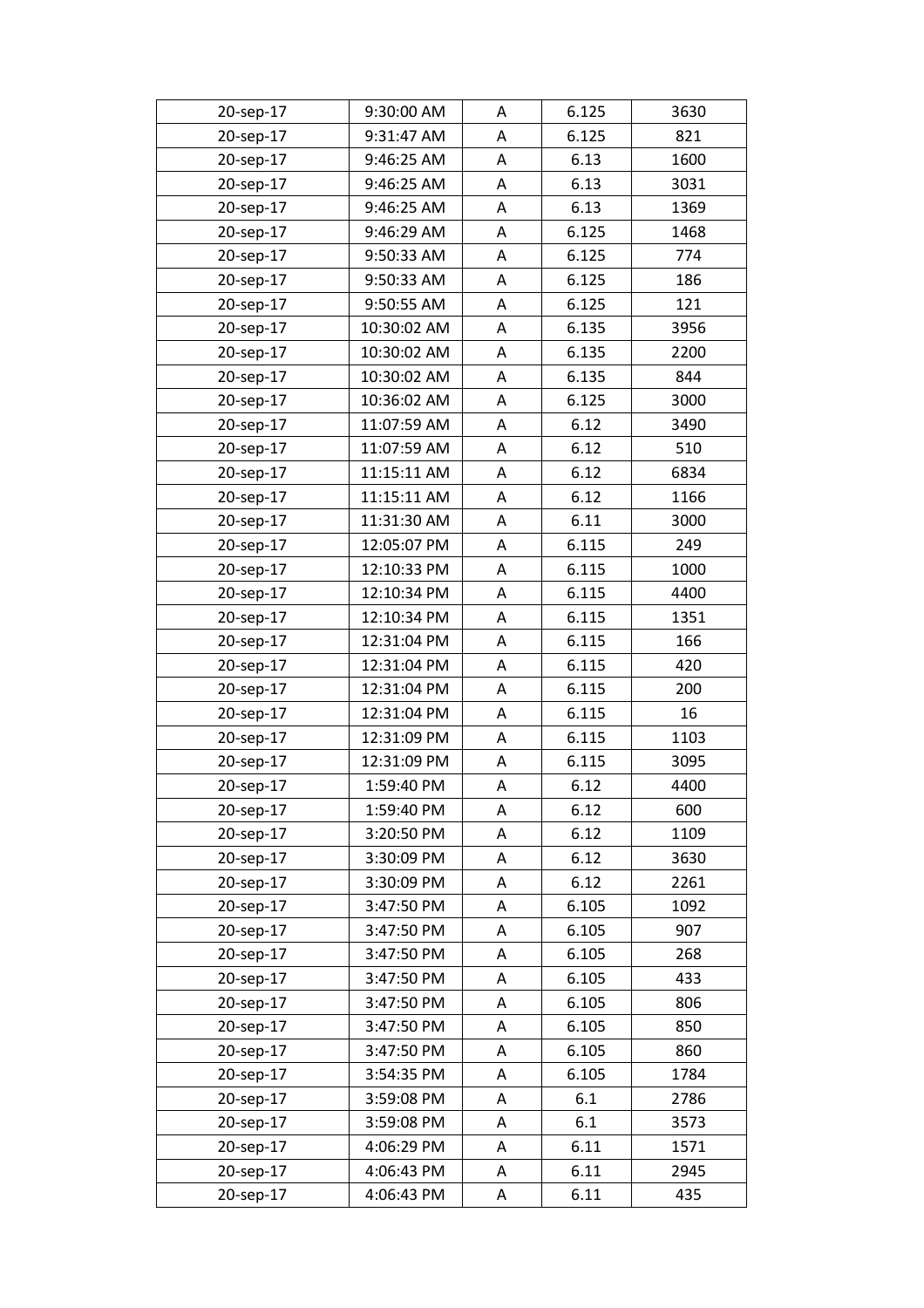| 20-sep-17 | 4:06:43 PM  | Α | 6.11  | 49   |
|-----------|-------------|---|-------|------|
| 20-sep-17 | 5:20:12 PM  | Α | 6.115 | 641  |
| 20-sep-17 | 5:20:12 PM  | A | 6.115 | 7000 |
| 20-sep-17 | 5:21:07 PM  | Α | 6.115 | 966  |
| 20-sep-17 | 5:21:07 PM  | Α | 6.115 | 1600 |
| 20-sep-17 | 5:21:07 PM  | Α | 6.115 | 818  |
| 20-sep-17 | 5:21:07 PM  | Α | 6.115 | 122  |
| 20-sep-17 | 5:21:07 PM  | A | 6.115 | 1600 |
| 20-sep-17 | 5:21:07 PM  | Α | 6.115 | 440  |
| 20-sep-17 | 5:21:07 PM  | Α | 6.115 | 1109 |
| 20-sep-17 | 5:21:07 PM  | A | 6.115 | 345  |
| 21-sep-17 | 9:02:15 AM  | Α | 6.125 | 2344 |
| 21-sep-17 | 9:02:15 AM  | Α | 6.125 | 2656 |
| 21-sep-17 | 9:36:17 AM  | Α | 6.09  | 5000 |
| 21-sep-17 | 9:37:12 AM  | Α | 6.085 | 5000 |
| 21-sep-17 | 9:57:39 AM  | Α | 6.065 | 980  |
| 21-sep-17 | 9:57:39 AM  | Α | 6.065 | 3020 |
| 21-sep-17 | 10:45:49 AM | A | 6.1   | 3592 |
| 21-sep-17 | 10:45:49 AM | Α | 6.1   | 2408 |
| 21-sep-17 | 11:06:08 AM | A | 6.1   | 2713 |
| 21-sep-17 | 11:13:11 AM | A | 6.1   | 182  |
| 21-sep-17 | 11:16:33 AM | Α | 6.1   | 1366 |
| 21-sep-17 | 11:16:38 AM | A | 6.1   | 739  |
| 21-sep-17 | 11:37:20 AM | Α | 6.11  | 4297 |
| 21-sep-17 | 11:37:20 AM | Α | 6.11  | 703  |
| 21-sep-17 | 12:06:04 PM | Α | 6.11  | 5000 |
| 21-sep-17 | 2:23:02 PM  | Α | 6.11  | 292  |
| 21-sep-17 | 2:23:02 PM  | Α | 6.11  | 1400 |
| 21-sep-17 | 2:23:02 PM  | Α | 6.11  | 600  |
| 21-sep-17 | 2:23:02 PM  | Α | 6.11  | 532  |
| 21-sep-17 | 2:23:02 PM  | Α | 6.11  | 133  |
| 21-sep-17 | 2:23:02 PM  | Α | 6.11  | 467  |
| 21-sep-17 | 2:23:02 PM  | Α | 6.11  | 412  |
| 21-sep-17 | 2:23:02 PM  | Α | 6.11  | 1073 |
| 21-sep-17 | 2:51:43 PM  | Α | 6.11  | 91   |
| 21-sep-17 | 3:59:08 PM  | Α | 6.11  | 1191 |
| 21-sep-17 | 4:02:16 PM  | A | 6.11  | 819  |
| 21-sep-17 | 4:02:28 PM  | Α | 6.11  | 5990 |
| 21-sep-17 | 4:17:30 PM  | Α | 6.105 | 7000 |
| 21-sep-17 | 4:25:37 PM  | Α | 6.1   | 1221 |
| 21-sep-17 | 4:25:37 PM  | Α | 6.1   | 722  |
| 21-sep-17 | 4:25:37 PM  | Α | 6.1   | 682  |
| 21-sep-17 | 4:25:37 PM  | Α | 6.1   | 690  |
| 21-sep-17 | 4:25:37 PM  | Α | 6.1   | 500  |
| 21-sep-17 | 4:25:37 PM  | Α | 6.1   | 5    |
| 21-sep-17 | 4:25:37 PM  | Α | 6.1   | 1180 |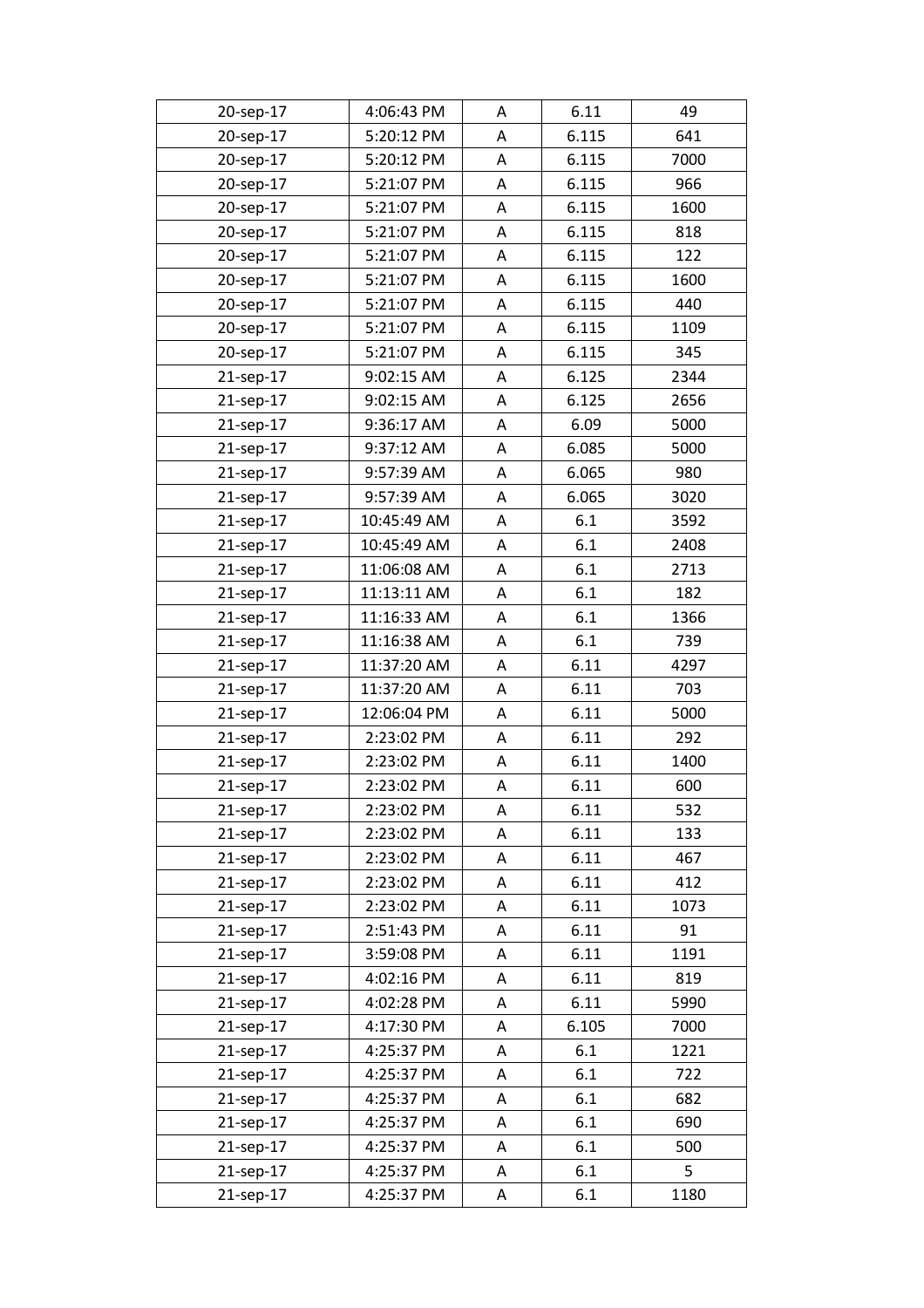| 21-sep-17 | 4:57:12 PM  | Α | 6.115 | 7000 |
|-----------|-------------|---|-------|------|
| 21-sep-17 | 5:07:25 PM  | Α | 6.125 | 1004 |
| 21-sep-17 | 5:07:25 PM  | Α | 6.125 | 340  |
| 21-sep-17 | 5:07:25 PM  | Α | 6.125 | 987  |
| 21-sep-17 | 5:07:25 PM  | Α | 6.125 | 1603 |
| 21-sep-17 | 5:07:25 PM  | Α | 6.125 | 490  |
| 21-sep-17 | 5:07:25 PM  | Α | 6.125 | 1400 |
| 21-sep-17 | 5:07:25 PM  | A | 6.125 | 670  |
| 21-sep-17 | 5:07:25 PM  | A | 6.125 | 506  |
| 21-sep-17 | 5:12:54 PM  | Α | 6.125 | 808  |
| 21-sep-17 | 5:12:54 PM  | A | 6.125 | 192  |
| 22-sep-17 | 9:13:57 AM  | Α | 6.115 | 5000 |
| 22-sep-17 | 9:34:21 AM  | Α | 6.13  | 1500 |
| 22-sep-17 | 9:56:06 AM  | A | 6.14  | 4000 |
| 22-sep-17 | 10:01:06 AM | Α | 6.14  | 864  |
| 22-sep-17 | 10:01:06 AM | Α | 6.14  | 270  |
| 22-sep-17 | 10:01:06 AM | A | 6.14  | 740  |
| 22-sep-17 | 10:01:06 AM | A | 6.14  | 740  |
| 22-sep-17 | 10:01:06 AM | Α | 6.14  | 386  |
| 22-sep-17 | 10:55:10 AM | Α | 6.15  | 3000 |
| 22-sep-17 | 10:57:00 AM | A | 6.15  | 1500 |
| 22-sep-17 | 12:01:03 PM | Α | 6.15  | 1069 |
| 22-sep-17 | 12:01:03 PM | A | 6.15  | 27   |
| 22-sep-17 | 12:01:03 PM | Α | 6.15  | 1050 |
| 22-sep-17 | 12:01:03 PM | Α | 6.15  | 1219 |
| 22-sep-17 | 12:01:03 PM | Α | 6.15  | 1900 |
| 22-sep-17 | 12:01:03 PM | A | 6.15  | 735  |
| 22-sep-17 | 12:21:00 PM | Α | 6.145 | 62   |
| 22-sep-17 | 12:21:00 PM | Α | 6.145 | 733  |
| 22-sep-17 | 12:21:00 PM | Α | 6.145 | 735  |
| 22-sep-17 | 12:21:00 PM | Α | 6.145 | 735  |
| 22-sep-17 | 12:21:00 PM | Α | 6.145 | 735  |
| 22-sep-17 | 2:43:40 PM  | Α | 6.13  | 500  |
| 22-sep-17 | 2:46:34 PM  | Α | 6.13  | 700  |
| 22-sep-17 | 2:49:08 PM  | Α | 6.13  | 2171 |
| 22-sep-17 | 2:49:09 PM  | Α | 6.13  | 129  |
| 22-sep-17 | 2:58:46 PM  | Α | 6.125 | 1314 |
| 22-sep-17 | 3:02:00 PM  | Α | 6.125 | 80   |
| 22-sep-17 | 3:02:34 PM  | Α | 6.125 | 3293 |
| 22-sep-17 | 3:02:34 PM  | Α | 6.125 | 313  |
| 22-sep-17 | 3:17:06 PM  | Α | 6.12  | 4500 |
| 22-sep-17 | 3:28:16 PM  | Α | 6.125 | 1270 |
| 22-sep-17 | 3:28:16 PM  | Α | 6.125 | 1523 |
| 22-sep-17 | 3:28:16 PM  | Α | 6.125 | 1400 |
| 22-sep-17 | 3:28:16 PM  | Α | 6.125 | 807  |
| 22-sep-17 | 3:53:13 PM  | Α | 6.125 | 100  |